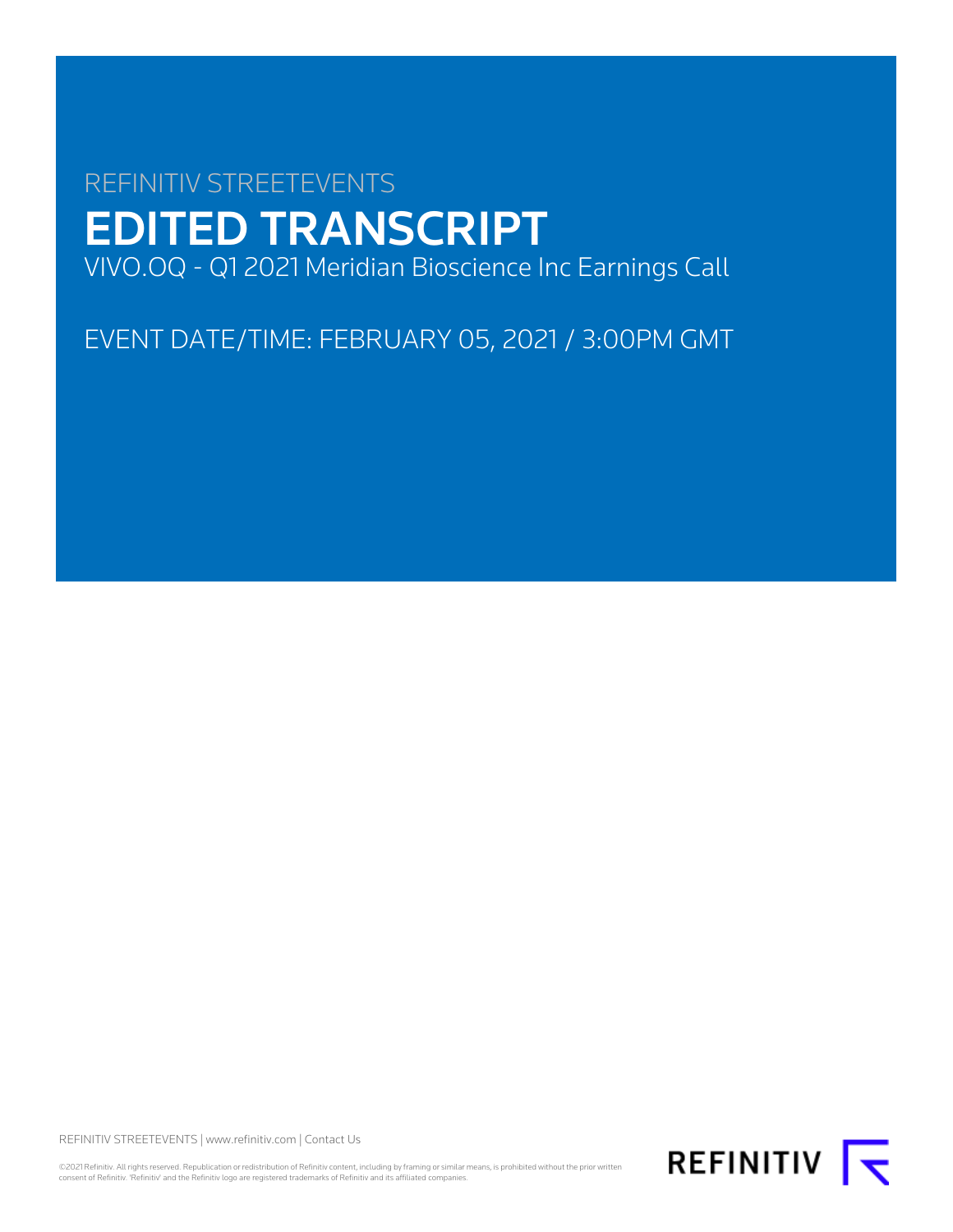### **CORPORATE PARTICIPANTS**

**[Bryan Baldasare](#page-3-0)** Meridian Bioscience, Inc. - Executive VP, CAO, CFO & Secretary **[Charles Wood](#page-1-0)** Meridian Bioscience, Inc. - VP of Corporate Strategy, Business Development & IR **[John P. Kenny](#page-1-1)** Meridian Bioscience, Inc. - President, CEO & Director

### **CONFERENCE CALL PARTICIPANTS**

**[Andrew Frederick Brackmann](#page-5-0)** William Blair & Company L.L.C., Research Division - Associate **[Rachel Marie Vatnsdal](#page-7-0)** Piper Sandler & Co., Research Division - Research Analyst **[Yi Chen](#page-8-0)** H.C. Wainwright & Co, LLC, Research Division - MD of Equity Research & Senior Healthcare Analyst

### **PRESENTATION**

### **Operator**

Ladies and gentlemen, thank you for standing by, and welcome to the Meridian Bioscience Fiscal First Quarter 2021 Earnings Conference Call. (Operator Instructions)

<span id="page-1-0"></span>I would now like to hand the conference over to your first speaker today, Mr. Charlie Wood, Vice President, Investor Relations. Please go ahead.

### **Charles Wood** - Meridian Bioscience, Inc. - VP of Corporate Strategy, Business Development & IR

Thank you, Amy. Good morning, and welcome to Meridian's Fiscal 2021 First Quarter Earnings Call. With me are Jack Kenny, Chief Executive Officer; and Bryan Baldasare, Chief Financial Officer. Please note that our SEC filings, earnings release and slides to accompany this call are available on our website at investor.meridianbioscience.com. We will post a copy of these prepared remarks after the call.

With regards to our calendar, Jack and Bryan will be participating in the H.C. Wainwright Global Life Sciences Conference on March 9 and 10, and our Q2 fiscal 2021 earnings call is currently scheduled for Friday, May 7, 2021.

Before we begin today, let me remind you that the presentation and the company's remarks include forward-looking statements. Forward-looking statements are subject to numerous risks and uncertainties, many of which are beyond the company's control, including risks and uncertainties described from time to time in the company's SEC filings. The company's results may differ materially from those projected, and note, in particular, that these forward-looking statements may be affected by risks related to the COVID-19 pandemic. Meridian makes these statements as of today, February 5, 2021, and undertakes no obligation to publicly update them.

<span id="page-1-1"></span>Additionally, throughout this presentation, we refer to non-GAAP financial measures, specifically operating expenses, operating income, operating margin, net earnings and net earnings per diluted share, each on an adjusted basis. A reconciliation of these non-GAAP financial measures with the most directly comparable GAAP measures and other related discussions are included in our earnings release.

And now I'd like to turn the call over to Jack.

### **John P. Kenny** - Meridian Bioscience, Inc. - President, CEO & Director

Thanks, Charlie. I'm excited to discuss with you another incredible quarter for Meridian. Record quarterly revenue and earnings per share, beating out our third quarter of fiscal 2020 in the heat of the first wave of the pandemic.

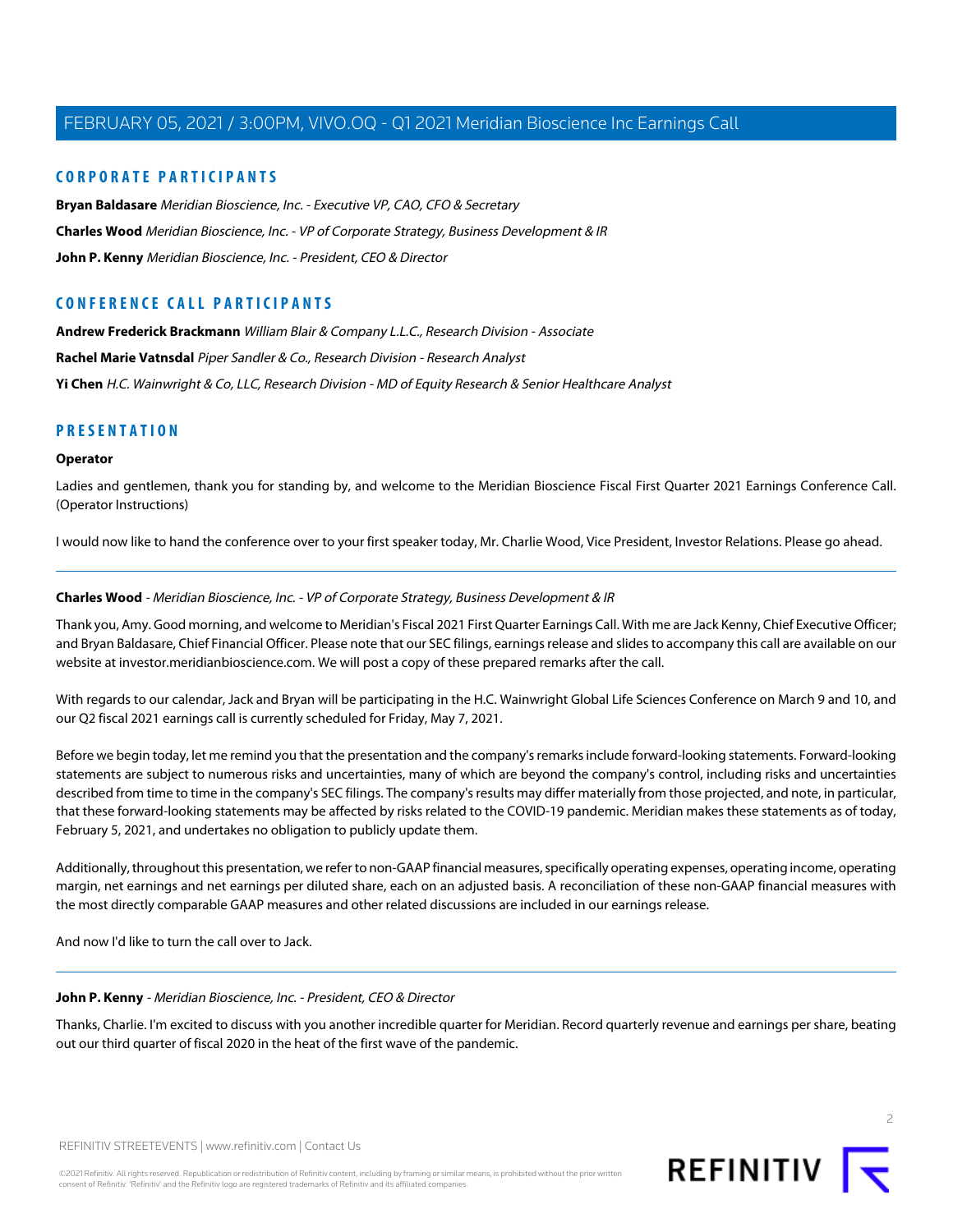The Life Science segment continues to be the driving force with substantial demand for our COVID-19-related reagents, but strength of the core business should not be overlooked. Diagnostics continued its recovery from the pandemic-driven lows in our third quarter of fiscal '20 before hitting a plateau in December. Notably, despite the rampant resurgence of the virus and the return of some restrictive orders, Diagnostic result did not retreat and ended posting single-digit gains above Q4. Bryan will elaborate further when he presents the financials later on the call.

We had a number of business achievements in the quarter I would like to highlight as well as provide an update on initiatives and progress. In Life Science, we launched the RNA version of our proprietary Air-Dryable Master Mix. If you recall, we launched the DNA version about a year ago, but it was not a focus at the time as it was not applicable to the COVID-19 pandemic that was beginning to unfold. Even now, I don't think it is getting enough attention for this innovation that it brings.

We believe that this is a game-changing situation for the development of molecular assays as manufacturing molecular test in a dry format reduces transportation and storage complexities, a very attractive feature for IVD companies as well as their customers. Previously, the only option for delivering a dry-format assay was to use a process called lyophilization, which requires owning specialized equipment or sending the kit to a third party, both being expensive options that add multiple dollars in cost per test.

Our new mix, the first commercially available of its kind, facilitates the same end result but in a much more cost-effective and simpler manner using a standard commercial oven. Over 50 customers have sampled this mix, and initial feedback has been outstanding with some reporting even better performance than our other highly acclaimed wet or lyophilized mixes. We think this can really revolutionize the way companies approach molecular diagnostic development and help us to establish a position in other adjacent markets, such as veterinary, environmental, food and forensic diagnostics.

On the Diagnostics side, in December, we submitted the Revogene SARS-CoV-2 assay to the FDA for emergency use authorization and began shipping kits in January. This is an important milestone for Meridian as it is both the first new assay submitted to the FDA since our acquisition of GenePOC and the first RNA-based assay on the Revogene platform. This assay was also developed with funding and other support from the NIH RADx initiative. Meridian was 1 of 47 projects that made the cut and moved to Phase I of the program. The Revogene SARS-CoV-2 assay is a real-time RT-PCR test with the same simplified workflow of the other Revogene assays using nasal pharyngeal specimens. It returns results in 85 minutes with an early call for positive samples as soon as 47 minutes. We look forward to receiving EUA approval in the coming weeks.

As I mentioned, we recently began shipping the first kits to select customers in the U.S. As with any new assay, particularly the first of its kind for a platform, it will take some time to optimize the production. Further, we are taking the approach of maintaining necessary production volumes of the other core Revogene assays to meet the needs of our customers, some of whom we have won in recent months from competitors that had put their non-COVID products on back order or allocation. We continue to play the long game, focused on building strong customer relationships through exceptional customer service and reliable supply.

Anticipation for the Revogene SARS-CoV-2 assay receiving EUA has led to an acceleration of instrument placements, resulting in 57 net new placements in the quarter, bringing the total installed base as of December 31, 2020, to 288 systems, and we continue to be in a back-order situation. To address the expected demand for the COVID-19 assay, we have developed a plan for ramping production of Revogene PIEs, and I can share some of those details today.

As we announced earlier this week, in conjunction with over \$5.5 million of new awards from Phase II of the NIH RADx initiative, JobsOhio and the village of Newtown, we are opening a new facility down the street from our corporate headquarters here in Cincinnati. This new facility will house 2 automated production lines. Coupled with the addition of a second shift in another manual line in Quebec, we are targeting to ramp to a maximum capacity of 800,000 PIEs per month by the end of the calendar year. As this requires new custom machinery, there is still much to do to get this facility online, and we will provide further updates on the progress as the year continues.

Diagnostics new product development continues to progress. The clinical trials for gastrointestinal assay continues to be slow due to the challenges in obtaining patient specimens. Despite this challenge, we still anticipate starting clinical trials for Curian C. difficile in February, while the Curian Campylobacter assay has completed its clinical trials with preparation for an expected FDA submission in early Q3. The Revogene GI panel continues to be on track to start clinical trials later this year.

©2021 Refinitiv. All rights reserved. Republication or redistribution of Refinitiv content, including by framing or similar means, is prohibited without the prior written consent of Refinitiv. 'Refinitiv' and the Refinitiv logo are registered trademarks of Refinitiv and its affiliated companies.



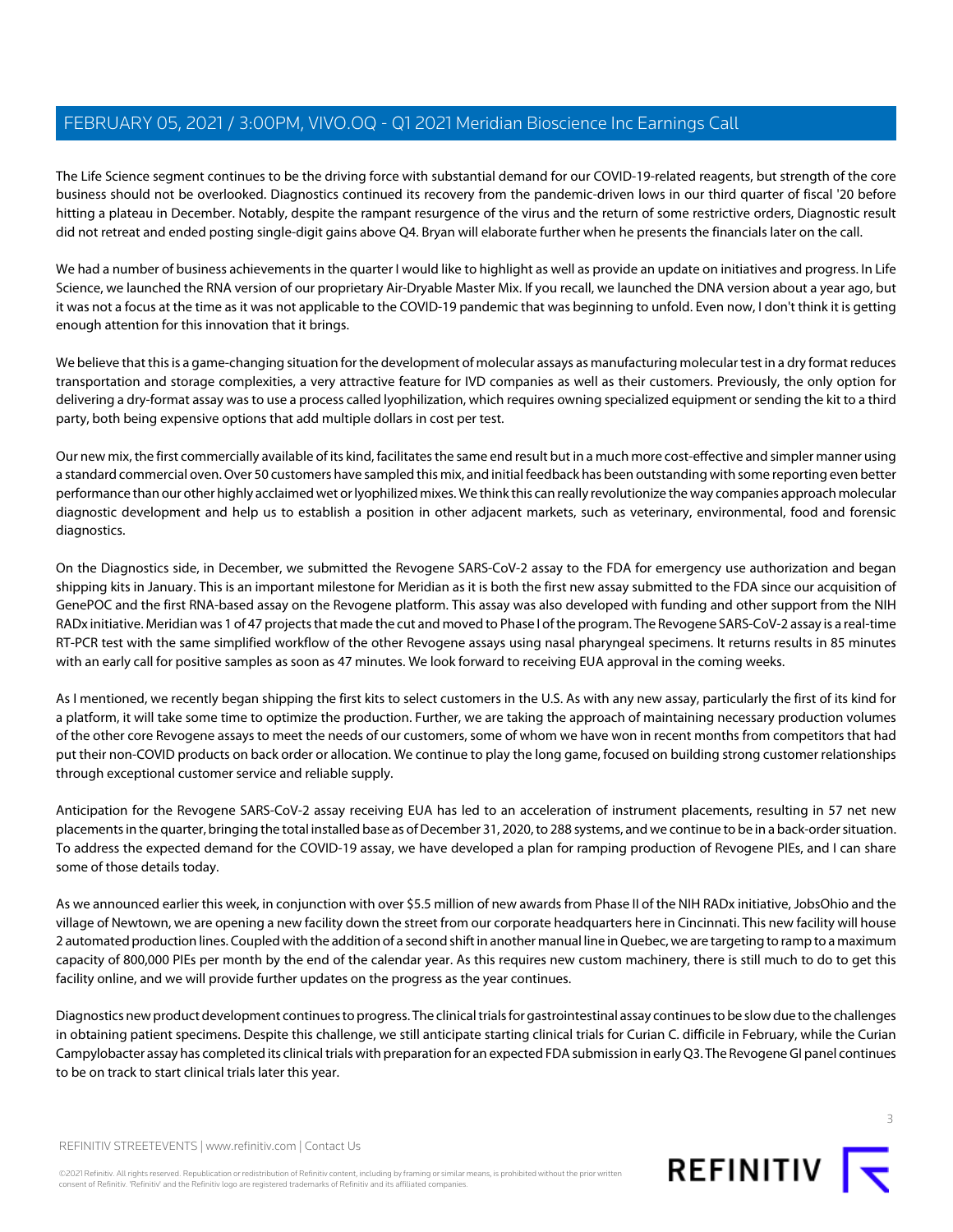In respiratory, the Revogene RI panel clinical trials are being delayed as a result of the light respiratory season that we are experiencing, limiting access to patient specimens, as well as the need to redirect resources to focus on the new production ramp plans for the SARS-CoV-2 assay. This will likely push FDA submission for this assay out of the fiscal year, but with the progress on the other assays, still puts us on track to submit 4 new assays in fiscal '21, consistent with our strategy to submit 2 to 4 new assays per year.

Lastly, I thought it would be good to provide some update on the progress we have made in our Billerica facility. Over the last year, we submitted a number of written responses and worked hard in our remediation plans to address the issues raised by the FDA in the 483 comment received in June of 2017 and October of 2019. In October of 2020, the FDA closed the inspections from June 2017 and October 2019. The warning letter issued in October 2017 remains outstanding, pending a future FDA inspection, and we have notified them that we are ready. While not fully resolved, we have made meaningful progress, and we look forward to welcoming the FDA to complete their inspection.

<span id="page-3-0"></span>Now I'll hand the call over to Bryan to talk about the financials for the quarter.

### **Bryan Baldasare** - Meridian Bioscience, Inc. - Executive VP, CAO, CFO & Secretary

Thank you, Jack. As Jack mentioned in his opening remarks, Q1 was another record quarter for the company. We recorded consolidated revenues of \$93 million, up 96% year-over-year, driven largely by the strong performance in the Life Science segment. Excluding the impact of foreign currency exchange rate changes, revenues were up 93%. Consolidated gross profit margin was 66% in the quarter, up from 58% in the first quarter of last year. The story remains consistent with this increase driven by strong improvements in Life Science gross margin, primarily as a result of economies of scale from our molecular reagents. Sales of molecular reagents contributed approximately 50% of consolidated revenues for the first quarter of fiscal '21 compared to approximately 11% for the first quarter of fiscal '20.

On an adjusted or non-GAAP basis, first quarter operating income was \$37 million with a margin of 40% versus 15% last year. Adjusted operating expenses were \$25 million, up a little over \$4 million year-over-year. Also on an adjusted basis, net earnings were \$28 million, and diluted EPS was \$0.65, growth of 550% from \$0.10 in the first quarter of fiscal '20. The year-over-year increase in operating expenses was driven primarily by the incremental expenses added by the Exalenz acquisition, including purchase accounting amortization, as well as incentive compensation for our cash bonus and equity award programs.

On a GAAP basis, operating income was \$35 million with operating expenses of \$27 million. In addition to the aforementioned operating expense drivers, GAAP operating expenses include \$1.2 million in selective legal spending and a \$1 million increase in contingent consideration related to the acquisition of GenePOC. GAAP net earnings were \$27 million, and GAAP diluted EPS was \$0.61.

Now let's look at the details of our 2 operating segments. Diagnostics delivered revenues of \$30 million. While this was down 13% year-over-year, it is important to note that it was up 2% from Q4 of last year and up 40% from the lows seen in Q3 of last year during the heat of the first wave of the pandemic. The early part of the quarter saw continued progress in the recovery and has since flattened as infection rates climbed and people stayed home more. We think it's a positive sign that the recovery only stalled and not retreat, and we remain optimistic. Gross profit margin for the segment was 54%, an improvement from 53% in Q4, though down from 60% in the same quarter last year. The year-over-year decrease was driven by lower sales volumes and also affected by the continued pricing pressure on our higher-margin H. pylori stool antigen products, which we had mentioned in prior quarters.

Diagnostics had an operating loss on an adjusted basis of less than \$1 million. Similar to prior quarters, this is a result of our continued investment in new product development and commercial Exalenz programs despite the lower sales levels. Diagnostics adjusted operating expenses for the quarter were up \$2 million year-over-year driven by spending on new product development programs, including clinical trial costs, and costs absorbed from the acquisition of Exalenz, including intangible asset amortization.

Our Life Science segment recognized revenues of \$63 million, an increase of 396% year-over-year. We estimate that revenue from COVID-19 products was \$43 million. Of note, our core revenue was up 55% year-over-year, highlighting the initial impact from non-COVID new business we are picking up from the customer relationships we are building during the pandemic. Gross profit margin exceeded 72% in the quarter, up from 53% in Q1 of last year. This continues to be driven by economies of scale for our molecular products. Keep in mind that we did not have any

REFINITIV STREETEVENTS | [www.refinitiv.com](https://www.refinitiv.com/) | [Contact Us](https://www.refinitiv.com/en/contact-us)

©2021 Refinitiv. All rights reserved. Republication or redistribution of Refinitiv content, including by framing or similar means, is prohibited without the prior written consent of Refinitiv. 'Refinitiv' and the Refinitiv logo are registered trademarks of Refinitiv and its affiliated companies.

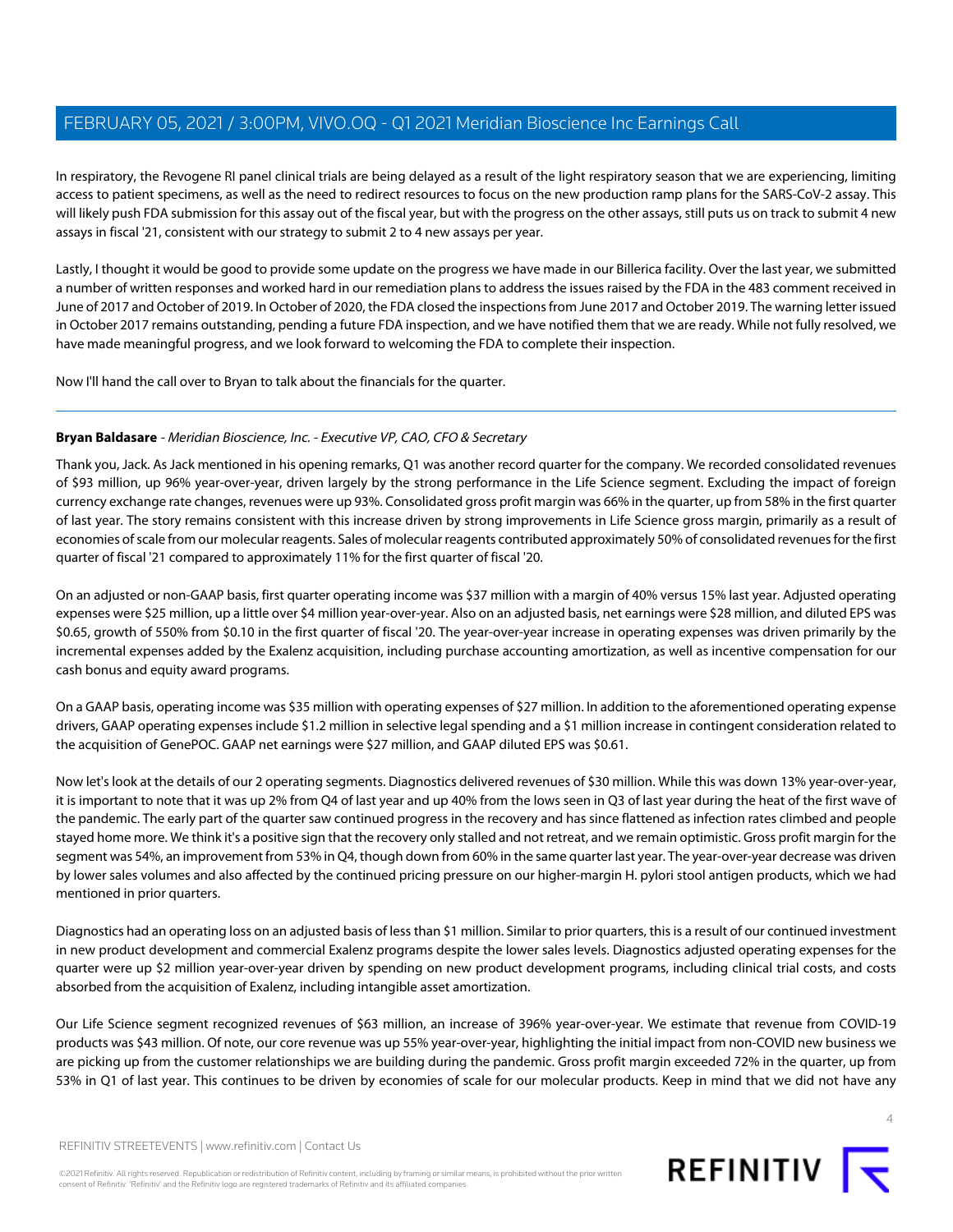COVID-19 revenue contributions in our first quarter of fiscal '20. Adjusted operating income was \$40 million, a margin of 64%, continuing to demonstrate the leverage this business brings when operating at such a large scale.

Turning to the balance sheet. As of December 31, we had \$63 million in cash and a borrowing capacity of \$101 million under our \$160 million line of credit. During the quarter, we repaid \$10 million on our revolving credit facility. Over the next few quarters, we plan to leverage our strong balance sheet to further fortify our production capacity in Life Science and build out the new Revogene manufacturing lines, so expect to see significantly higher capital expenditures than our historical average as we make those investments.

Now turning to guidance. As mentioned when we preannounced our revenue for the quarter, we expect demand for our life science products to continue to be robust in Q2. While the current level of infection in the U.S. continues to suppress growth in Diagnostics, we are still optimistic that recovery will continue throughout the fiscal year. As such, we are raising our fiscal year guidance. We now expect consolidated revenues between \$320 million and \$350 million, holding Diagnostics revenue expectations to between \$140 million and \$150 million and raising Life Science revenue expectations to between \$180 million and \$200 million.

Like many companies, it continues to be difficult for us to forecast during these uncertain times. We expect that you will notice that the second half of the year is implied to be lower than the first half. In Life Science, the forecast for the second half of the year assumes we return to levels similar to the fourth quarter of fiscal 2020 in anticipation of declining infection rates as the COVID-19 vaccines are administered around the world. Even so, we expect this would result in Life Science revenues significantly above pre-pandemic levels and Diagnostics revenue contributions from our COVID-19 assays, offsetting lingering headwinds from the pandemic.

As we mentioned previously, it is becoming more difficult to distinguish between COVID revenue and non-COVID revenue in the Life Science segment as more customers receive product shipments destined for inclusion in both COVID and non-COVID assays. We will continue to report this metric as long as we are able to. However, we are not going to call out the revenue contribution expected from the pandemic going forward. While we are not quantifying it, our guidance raise does contemplate more Life Science revenue coming from COVID-19 demand than in our original guidance issued back in November.

Adjusted operating margin is expected to be between 31% and 33%. This raised guidance results in an adjusted EPS between \$1.70 and \$1.90 based on the same fully diluted share count of 44.3 million shares. This guidance reflects our current line of sight into order patterns and assumes that we do not encounter any significant reductions in manufacturing capacity as a result of pandemic causing either partial or full site closures for an extended period of time, adversely affecting our supply chain for raw materials or delaying the build-out of our new Revogene manufacturing facility.

And now I will hand the call back over to Jack.

### **John P. Kenny** - Meridian Bioscience, Inc. - President, CEO & Director

Thanks, Bryan. Another great quarter in the books and another quarter that demonstrated the continued impact we were having on the global COVID-19 testing demands.

I would like to go back to something Bryan mentioned about our Life Science results. Not only was there a strong contribution from COVID-19-related products, but our core business was up significantly as well. This speaks to the durability of the business that we are building. I'm sure you've heard this phrase too many times in the last few weeks, but it is certainly applicable to us. We are a COVID beneficiary, but we're not COVID-dependent.

In the last few weeks, we received supplier awards from 2 of the top global IVD companies, recognizing us for a partnership during the past year as they manage their COVID business. This is an example of the great relationships we are building with our life science customers that will continue to produce results long after the pandemic. We continue to tell our story and are grateful for all the new, as well as existing investors, that see long-term potential in what we're building and continue to support us.

Now Bryan and I are here for any questions that you have. Amy, can we open up the line for questions?

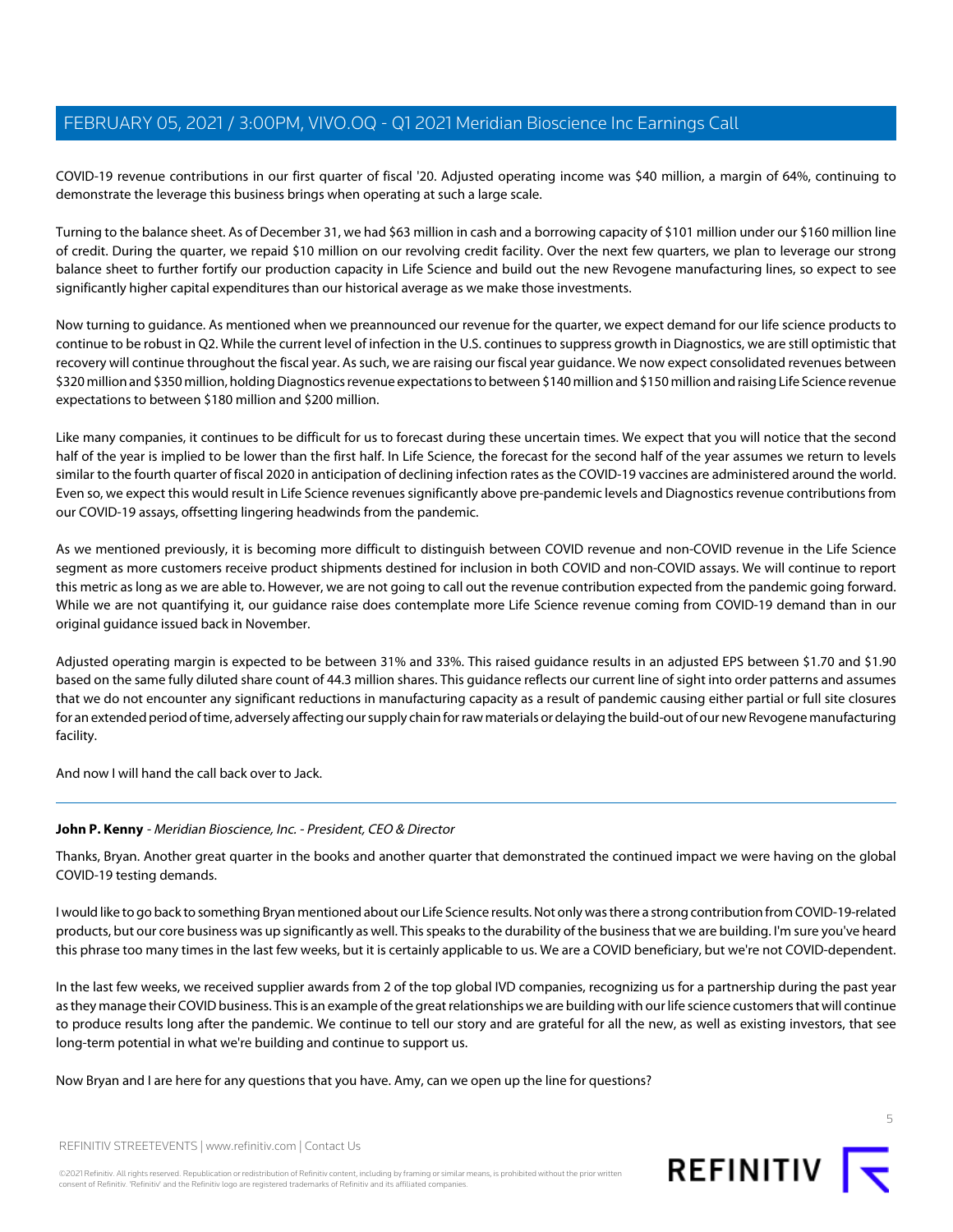## **QUESTIONS AND ANSWERS**

### **Operator**

<span id="page-5-0"></span>(Operator Instructions) Your first question today comes from the line of Andrew Brackmann with William Blair.

### **Andrew Frederick Brackmann** - William Blair & Company L.L.C., Research Division - Associate

Maybe to start, Jack. Obviously, a lot has occurred at Meridian sort of over last year. But more broadly, can you maybe talk about how you see Life Sciences and Diagnostics landscape looking from an industry standpoint coming out of COVID? And then related to that, how does that framework really inform how you're thinking about the businesses today versus maybe a year ago at this time in terms of investment and/or acquisitions?

### **John P. Kenny** - Meridian Bioscience, Inc. - President, CEO & Director

Sure, Andrew. No problem. So I'll start this. And Bryan, if you want to add, you can. I think, first of all that, certainly, the world has changed a lot in the last year. And COVID has certainly forced us as well as other companies to really pivot. With that being said, the good news for us in both our Life Science and Diagnostic businesses is we had already been working on our strategy, and we didn't really change our strategy at all. This really fed into the strategy that we have been working to implement over the last couple of years.

So we see ourselves coming out of this COVID pandemic with really an acceleration of the strategy that we've been working on over the last couple of years. We do think that we will see a return of the non-COVID-related business over the next 12 months. That will be kind of a slow, steady return as COVID gets brought into more control, whatever that looks like in the future. And we do think that we'll come out of this being stronger in that we have our non-COVID business returning back to growth as well as then a larger position because there will be COVID testing that is ongoing for both our Life Science business and for our Diagnostic business.

So in general, I would say that, for us, this has -- we had a good balance sheet coming into this situation. This strengthens our balance sheet and enables us to consider further strategic opportunities that may present themselves over the coming months, and we certainly have a more programmatic approach looking at that with the addition of Charlie on to our team and the work that we're doing. We're in position to keep our eyes and ears open for strategic acquisitions that really will help us to continue the strategy that we have.

Bryan, do you want to add to that?

### **Bryan Baldasare** - Meridian Bioscience, Inc. - Executive VP, CAO, CFO & Secretary

Yes. Just the other thing that I would add, Andrew, this has really been an opportunity for us to accelerate strengthening our manufacturing on both sides of our business. So from a Life Science standpoint, increasing that capacity. And then very specifically, on the Diagnostics side, we're building out automated manufacturing for Revogene that we might have done in the future. This has accelerated our ability to do that and I think puts us in a better position, post pandemic, going forward.

### **Andrew Frederick Brackmann** - William Blair & Company L.L.C., Research Division - Associate

That's great. And then, Bryan, maybe one for you, just on guidance real quick. So appreciate sort of your comments on the Diagnostics segment here. But if I just sort of annualize what you guys did in the first fiscal quarter, it looks like there's about \$20 million or so of growth that's needed for the rest of the year to hit the bottom end of the range. So maybe can you just give us an idea of how we should be thinking about that growth between the base recovery and then contribution from Revogene and potentially antigen products?

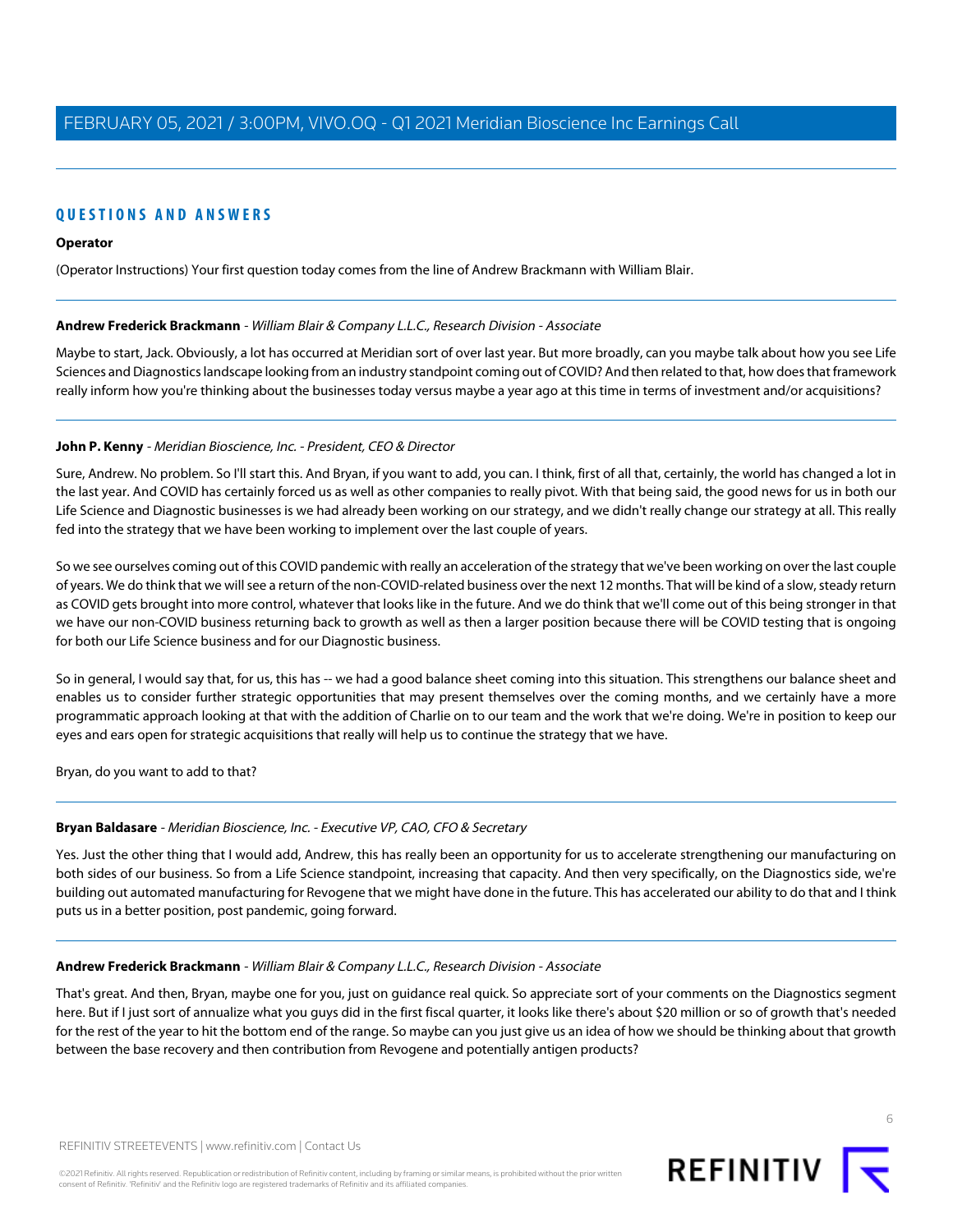### **Bryan Baldasare** - Meridian Bioscience, Inc. - Executive VP, CAO, CFO & Secretary

Sure. Yes. So from a big-picture perspective, Andrew, the \$320 million to \$350 million range is based on -- again, we've been talking about visibility over the next 3 or 4 months is our best visibility. We have less visibility for the second half of the fiscal year, so we're not trying to get too far out in terms of predicting what's going to happen. However, we are confident enough for the Life Science side of the business, just to kind of reiterate, we do see the second half being similar to what we experienced in Q4 of last year. So hopefully, that helps you put some framework around the Life Science part of the business.

I would say on the Diagnostics side, right now, we are thinking we are going to see a slow but steady return to pre-pandemic volume levels. And that's really why we're holding our -- to our \$140 million to \$150 million revenue range on the Diagnostics side. And certainly, one of the implications to that is, as we ramp up manufacturing of the SARS-CoV-2 test on the Revogene, that's going to have an impact on the numbers for the second half of the year, in particular. You will see some contribution during Q2, but you would see a higher contribution from that particular platform in Q3 and Q4.

### **John P. Kenny** - Meridian Bioscience, Inc. - President, CEO & Director

And just to add to that. As Bryan said, you had a \$30 million core business in Diagnostics which we think will improve slightly as we go forward. Take that times 4, it's \$120 million. I think that gives you a pretty good idea, add a little bit of growth into that in the core business going forward and then take your COVID stuff on top of it, and that's why we have such confidence in the \$140 million to \$150 million range that we put out there on the Diagnostics side, Andrew.

### **Andrew Frederick Brackmann** - William Blair & Company L.L.C., Research Division - Associate

Great. And then last one for me. I didn't hear it in the prepared remarks, so just if I can ask if there's any sort of update to timing on bringing the partnered antigen product to the U.S.

### **John P. Kenny** - Meridian Bioscience, Inc. - President, CEO & Director

Yes. So the partnered antigen project continues to move forward. Obviously, the -- we would anticipate that our partner would be submitting to the FDA in the coming weeks. And so we have been working closely with that partner, helping them from a regulatory and quality standpoint as they work on their preparation to submit. They had been taking the time to do the extra work to really have the data that's needed to get a point-of-care designation, and so they are working towards a submission on that in the coming weeks.

And then -- so again, we see that being more relevant to us as we probably are Q3 and beyond at this point. But we're still very optimistic about that, especially when you start seeing comments from the Biden administration about increased testing and keeping that testing going. So we do believe that we'll be able to have a bigger position on that in the second half of the year.

We have been selling those products in Europe. That's a smaller market for us, but the feedback has been positive from our sales team as well as our customers in Europe, and we're looking forward to bringing that into the U.S. here. And we think that will be another part of why we are still holding to our guidance and feel confident of the \$140 million to \$150 million.

### **Operator**

Our next question comes from the line of Rachel Vatnsdal with Piper Sandler.

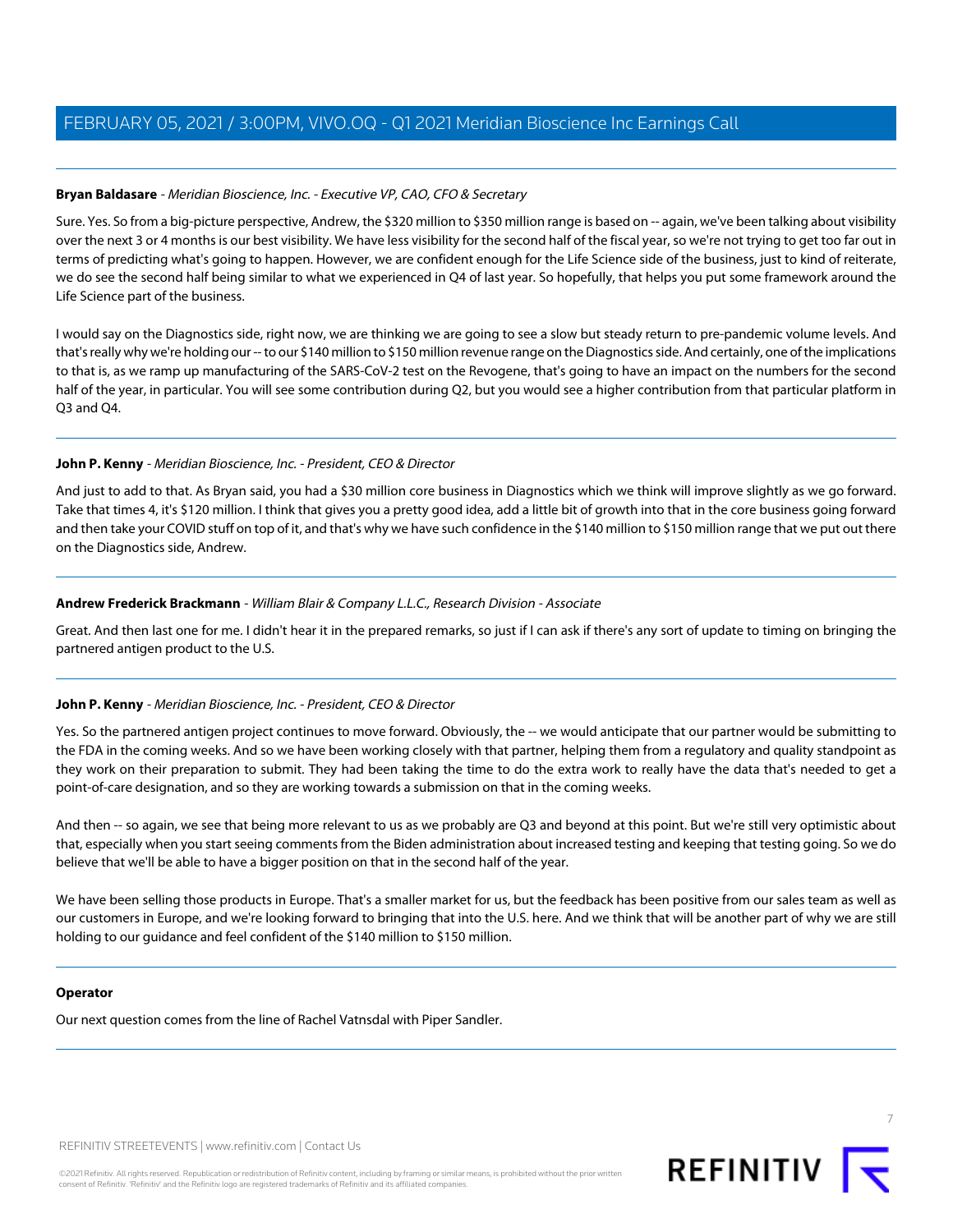### <span id="page-7-0"></span>**Rachel Marie Vatnsdal** - Piper Sandler & Co., Research Division - Research Analyst

This is Rachel on for Steve, and congrats on the quarter, you guys. So first, can you just talk us through the puts and takes on the Life Science side? Can you walk us through any conservatism you took? And then what are you assuming for weighting throughout the year? Is it 60/40, for example? So just walk us through what you're thinking on that.

### **Bryan Baldasare** - Meridian Bioscience, Inc. - Executive VP, CAO, CFO & Secretary

So Rachel, our thinking on that, and again, we don't do quarterly guidance, so what we have published is certainly annual guidance, and I would reiterate kind of what we have been saying. One, our best visibility that we have into order patterns with our customers is over the next 3 or 4 months. And so we've -- that's why we have commented on Q2, our Q2 being similar to Q1 in terms of the revenue figure that we just reported for Life Science. So you're in that \$60 million range, if you will.

From a second half perspective, again, we're kind of calling or forecasting right now that the second half would be similar to our Q4 of last year for Life Science, where I believe we've been in the neighborhood of \$35 million of revenues, to give you some order of magnitude around the numbers.

That's where our current thinking is. We're certainly not trying to say we have the crystal ball around all of this, that we're trying to not get out over our skis in terms of how we're looking at forecasting the business during these pandemic times.

### **John P. Kenny** - Meridian Bioscience, Inc. - President, CEO & Director

And Rachel, I think you'll have -- we'll have a little bit more clarity on the second half as we get to the next quarter's call. But again, we did have objective evidence of kind of what -- when COVID is here but not rampant, and that was our Q4 of last year in the summer, before late summer, before things got crazy in the fall. So that's why we use that as our guide because we feel that, that is a reasonable place. Perhaps conservative, but again, we don't know what's going to happen with regards to the effectiveness of the vaccines, if the variants create other problems. There's a lot of other pieces that are out there. So if anything, we took what we felt very confident with, and that's what we put out there at this time.

### **Bryan Baldasare** - Meridian Bioscience, Inc. - Executive VP, CAO, CFO & Secretary

Yes. The other thing that I would just kind of wrap this question up on, Rachel, is we do expect our mix between the molecular and immuno to continue during the rest of the fiscal year. So as we've talked about the higher level or contribution of molecular reagents versus immuno reagent certainly helps our operating margins.

### **John P. Kenny** - Meridian Bioscience, Inc. - President, CEO & Director

And that's not just saying that -- when I say that, that's not just a '21 thing. That's something that we're thinking about even in 2022 and beyond.

### **Rachel Marie Vatnsdal** - Piper Sandler & Co., Research Division - Research Analyst

Got it. Okay. That's helpful. To my next question, on your EUA, so you submitted your Revogene assay in December. We've been hearing about some delays from EUA approvals with the FDA. So can you just tell us the latest on that? Have you guys been having any dialogue with FDA? And what are you assuming for timing of that approval?

### **John P. Kenny** - Meridian Bioscience, Inc. - President, CEO & Director

So as we mentioned before, we submitted the EUA in the December time frame. Package went into them. We did receive feedback from the FDA a few weeks back, 3, 4 weeks back; have responded to the FDA with what I would describe as limited questions that we felt very comfortable to

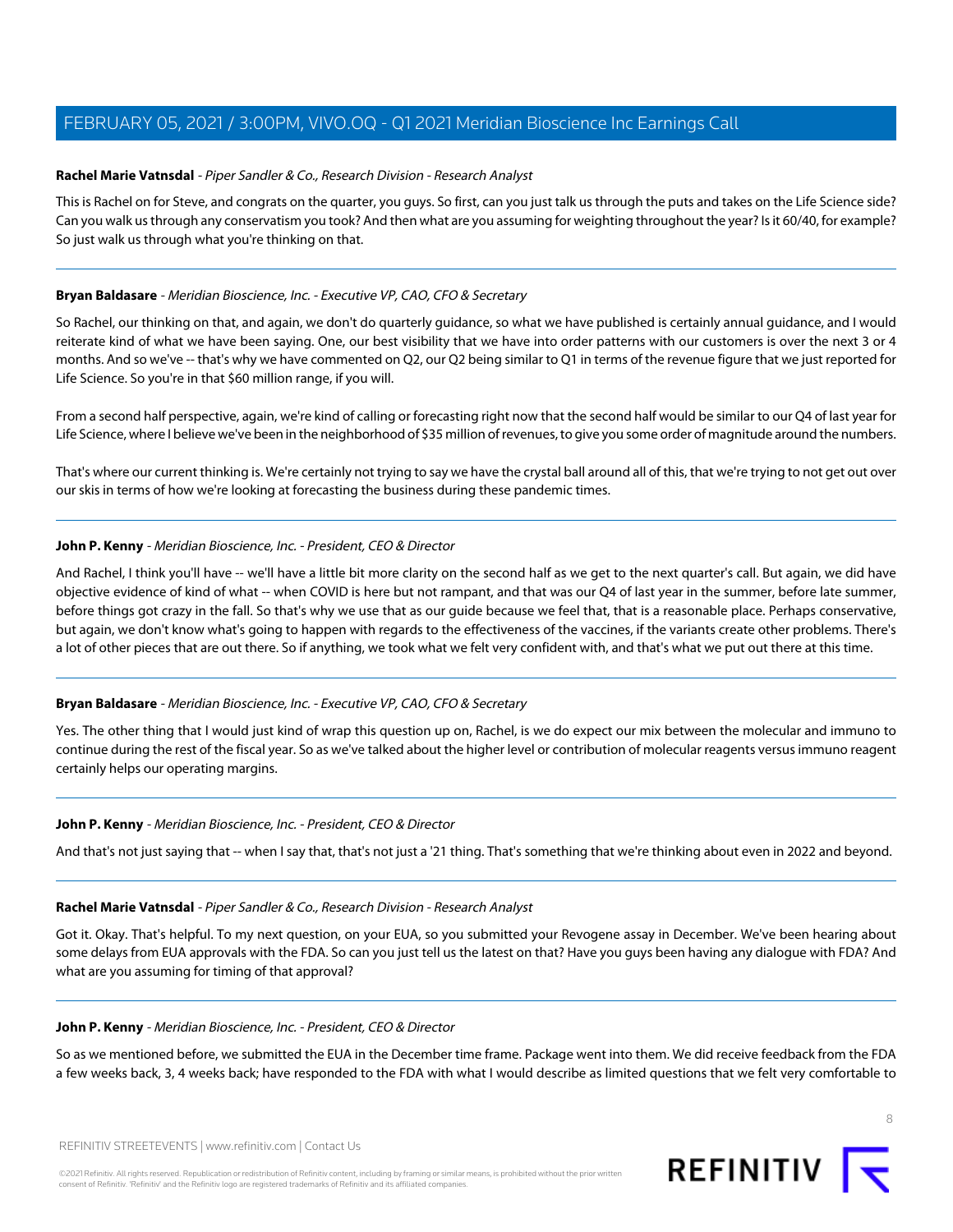respond. So we're anticipating in the coming weeks that we will hear back from the FDA, and we're certainly optimistic. The FDA has a lot on their plate. It's very active. They're getting hit from many angles with submissions. So I can tell you that, for us, we had a very thorough submission, and we received positive feedback from the FDA about the quality of our submission. So we do believe that having a highly -- high-quality submission gives you a better chance of them reviewing it, and so we are optimistic in the coming weeks that we'll hear good news from them.

### **Rachel Marie Vatnsdal** - Piper Sandler & Co., Research Division - Research Analyst

Awesome. That's great. And then last question for me. Can you just talk about your thoughts on COVID testing durability beyond 2021, so looking into 2022 and beyond?

### **John P. Kenny** - Meridian Bioscience, Inc. - President, CEO & Director

I wish I could tell you exactly what it was. I'll tell you my thoughts. I think everybody's got an opinion on this. We have -- as we said, when we're doing our forecasting, we're trying to remain conservative with what we have good line of sight to. But I will tell you that we do believe that, first and foremost, is that this has changed diagnostics in many ways. Diagnostic tests were not asked for by name. This is something that's going to be with us for years to come, so we do think that this COVID testing will continue and have a long tail. Whether that means you're kind of like doubling a flu season, that certainly is a very viable way. People won't just go to get a flu test. They'll most likely want to get a flu and a COVID combo type of test as we go forward. So we do think that there'll be a significant in '22 and beyond COVID market that's out there.

What we really aren't clear about is, obviously, what happens over the next 12 months. I would say that, again, our estimates were conservative with what we have good line of sight to. But we have -- the good news for us, when we look at our business as well, we have a lot of different ways. For example, antibody testing is something that was talked about last summer, fell out of favor. We believe as vaccination increases and more people are vaccinated that they're likely to see higher levels of antibody testing being done. And so antigens could come down over time if the disease gets more in control, but the antibody testing is likely to increase that people want to test to make sure that they had -- that the vaccine was effective.

And so our general view is that this will be a continued significant market with COVID. We think of it as almost like a doubling of the flu market in the long term is kind of the way that we're viewing it.

### <span id="page-8-0"></span>**Operator**

Your next question comes from the line of Yi Chen with H.C. Wainwright.

### **Yi Chen** - H.C. Wainwright & Co, LLC, Research Division - MD of Equity Research & Senior Healthcare Analyst

So my first question is are your COVID-19 test reagents in the Life Science segment affected by the mutant strains identified in U.K., South Africa and Brazil with respect to sensitivity and specificity? And also, is the Revogene COVID-19 assay affected by the mutant strains as well?

### **John P. Kenny** - Meridian Bioscience, Inc. - President, CEO & Director

Great question, Yi. So first of all, let me start on the Life Science side. Remember, on the Life Science side that, that really question is only applicable to the antibodies that we are making for the antigen testing. Because if you remember, on the molecular side, we're making a mix, and then other people develop their own primers and probes for that or they bring their own primers and probes.

As far as our antibody tariffs, we have -- our customers have done extensive testing, and we have -- in dialoque with our customers, we have high confidence that we are not affected by these strains. The ones that have been identified, our test is performing at very -- the same level. So we can't



**REFINITIV**